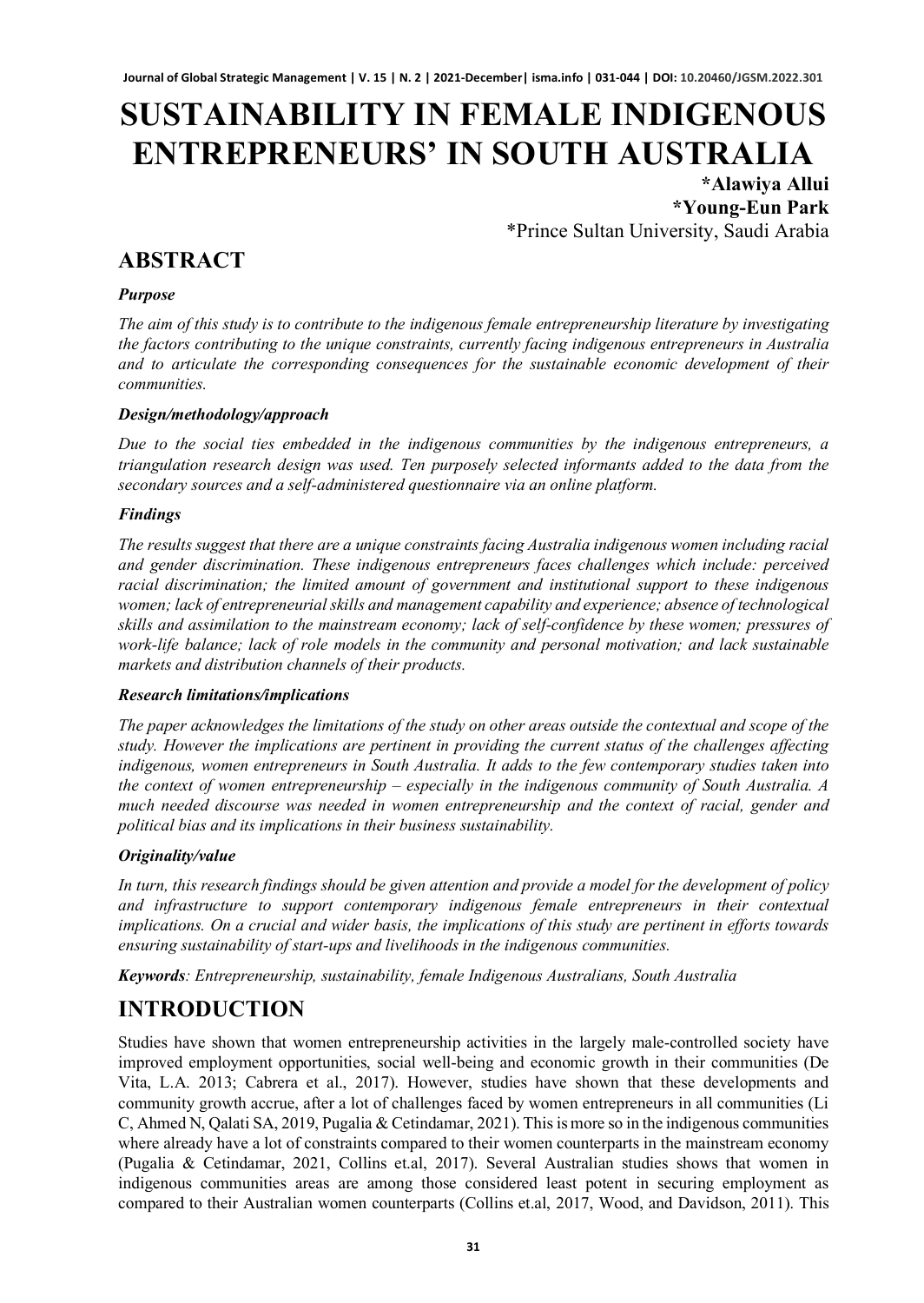has a subsequent negative impact on their general access to many opportunities to financial capital for their start-ups success and sustainability (Foley, D. 2010, Collins et.al, 2017) .

The past 50 odd years have developed the circumstances of mainstream Australian women entrepreneurs, but their indigenous counterparts are still lagging behind in terms of challenges and sustainability of their start-ups (Collins, 2014). In fact its documented that the rate of indigenous involvement entrepreneurial activity is quite low in Australia, when compared with other countries with indigenous populations such as Canada and the United States of America (Hindle 2002, Zapalska A, Brozik D, 2018).This is because the socio-economic disadvantages in the indigenous communities in Australia remains stubbornly entrenched despite many government policy initiatives and hence these start-ups do not mature, survive and or grow to be sustainable. Therefore, a discourse with these entrepreneurs on their contextual constraints would support their own understanding of their issues in the growth of their business activities as well as inform the government decision and policy-making of indigenous economic sustainability in their communities.

There is a dearth of literature on women entrepreneurs compared to their male counterparts (Brush and Cooper, 2012). More so, there is a serious lack of current research in developed or developing on the experiences of female indigenous entrepreneurs. Hence the paper aims to explore the depth and context of issues that encompass gender, race, and identity faced by Australia indigenous women entrepreneurs in order to examine barriers to their businesses success and sustainability. All genders face challenges in their start-up business activities (Pugalia & Cetindamar, 2021, Zapalska & Brozik, 2018). Nevertheless, due to the historical impact of inequality between races indigenous women entrepreneurs faces contextual constraints unique to them (Ratten, V., and L. P. Dana. 2017). In such this study will explore as a primary objective the capture of their experiences – gender, race, and identity – in order to move into the space of meaningful engagement and examine barriers to their success and survival. The relationship between cultural context, race, gender and entrepreneurship in the lives of Australia indigenous entrepreneurs is dynamic and significant knowledge which will extend research that adds to the discourse of a broader spectrum of entrepreneurs.

Therefore, the paper will explore and describe the contextual constraints of indigenous entrepreneurs in contemporary Australia and their effects on the growth and sustainability of their businesses. The objectives of the study are:

- 1. To explore and describe gender and racial discrimination on Australia indigenous women business activities.
- 2. To establish the major barriers these women entrepreneurs face in their start-ups.
- 3. To investigate the implications of these major challenges on their business sustainability.
- 4. To recommend strategies that contributes to solving the constraints faced by Australia indigenous, women starts-ups and their growth and sustainability.

From the study participants might equally appreciate and recognise the important part they serve as drivers of economic growth in their communities. Their conversations are unique and would describe their contextual challenges as contemporary, indigenous female entrepreneurs in Australia. This might enforce them to think to find solutions to the challenges they uniquely face. This could inspire them to continue contributing to their communities, as their businesses provide jobs for the indigenous community and can be a channel to further economic development.

The paper starts with an introduction of the study followed by a literature review whereby theories on women entrepreneurship, indigenous women in entrepreneurship, challenges, survival and growth are reviewed. The paper then points to the basis behind the definition of indigenous entrepreneurship used and the challenges indigenous women face in this endeavour in contemporary Australia. It includes: constraints faced by women entrepreneurs, women entrepreneurship in indigenous communities, business survival and growth of women-owned businesses dimensions. The article then discusses the methods used for data collection and analysis, followed by the results of the study. The last section gives the conclusions and the recommendations.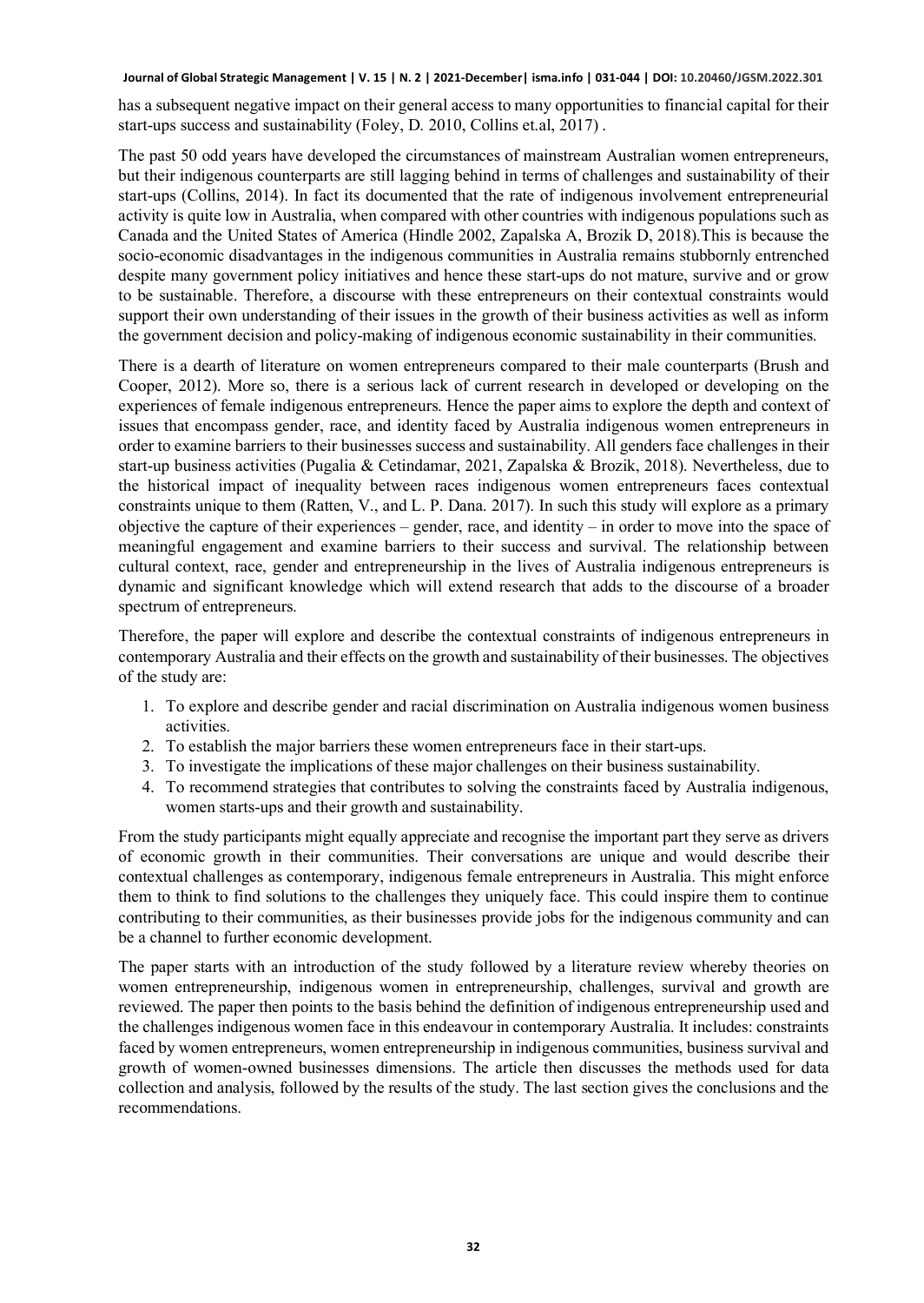# **LITERATURE REVIEW Theory on Entrepreneurship**

Entrepreneurship has been defined as the presence of business openings and the human capital capable of taking advantage of these opportunities (Venkataraman, 1997). OECD, (2014:12) has define it as a "human action in pursuit of the generation of value, through the creation or expansion of economic activity, by identifying and exploiting new products, processes or markets". Baron and Henry (2011) describe it as a process that is initiated by self-motivation; opportunity identification; resource acquisition and finally performance; which fits the activities of the Australian indigenous woman entrepreneur. Many societies recognise entrepreneurship as a contributor to change and improve the living standards of society (Talib *et al*., 2012, Terjesen, & Amoros. 2010.). Others have advocated for research to take into account the cultural nuances of individuals in entrepreneurship (Francesca Croce 2020, Hardy & Tolhurst 2014). In fact, indigenous scholars believe this is very crucial that indigenous collectivist values should work with western-oriented business methods to provide frameworks from contemporary conceptions, frameworks and models which will be sustainable for indigenous entrepreneurs (Stewart & Pepper 2011, Francesca Croce, 2020)

# **Women Entrepreneurship**

Women entrepreneurship is becoming increasingly popular on the global scale and has become a separate field of research (Al Issa, 2020), as women are now viewed as important contributors of their families and communities' economic growth (Pugalia, and Cetindamar, 2021). Their gendered aspect has made women entrepreneurship as necessary for the economic growth of their communities as well as for strengthening the social fabrics of the communities (Li, Ahmed, & Qalati, 2019).

It is argued that the focus on women entrepreneurship stems from the economic and social value they bring to their communities (Terjesen and Amorós, 2010; Li, Ahmed,& Qalati, 2019; ). The economic value is related to the income, employment, and economic development that entrepreneurship promotes in these communities. The social value is related to the notion that women entrepreneurs use the income from entrepreneurial activities toward the benefit of their families and community at large (Foley, D. 2010, Kantor, 2001). It has recently been observed that these women entrepreneur's approach in the activity is focused on the power of controlling their own fate, enhancing relations with their customers and or communities and making valuable products for the community (Romero, M., and Z. Valdez. 2016, Elenurm and Vaino, 2011).

# **Indigenous Women in Entrepreneurship**

Studies on indigenous entrepreneurship has focused on defining the different factors influencing entrepreneurial behaviour and isolating, where possible, the interplay of the socio-cultural context of the minority entrepreneur and their subsequent entrepreneurial behaviours (Romero, and Valdez. 2016, Witbooi, M., and W. Ukpere. 2011. Hardy & Tolhurst (2014) believes that cultural differences of individuals in entrepreneurship should be included in defining the 'Indigenous entrepreneur'. The link between cultural identity and pursuit of opportunity and development lends a complex underpinning to the development of the female Indigenous entrepreneur (Francesca Croce, 2020, Foley 2003, p. 136).

Calls for consideration of a multidimensional model of entrepreneurship had been made earlier on by Johnson (1990). This call is echoed by leading Canadian Indigenous academic Wuttunee, shattering conceptions of the Indigenous entrepreneur in the Canadian experience (2007, pp. 8- 19). Today, the identity of the Indigenous entrepreneur is born and reborn, shaped by both historical restraints and by new market opportunities (Walter, 2010), as well as a confidence in them and market confidence to some extent in Indigenous entrepreneurs and products (Collins 2014, p. 36).

This study will use (Foley, 2008) definitation which is based on empirical evidence following qualitative case study analysis, is that of Foley, who wrote:

"The Indigenous Australian entrepreneur alters traditional patterns of behaviour, by utilizing their resources in the pursuit of self-determination and economic sustainability via their entry into self-employment, forcing social change in the pursuit of opportunity beyond the cultural norms of their initial economic resources" (Foley 2000, 2008b, p. 11).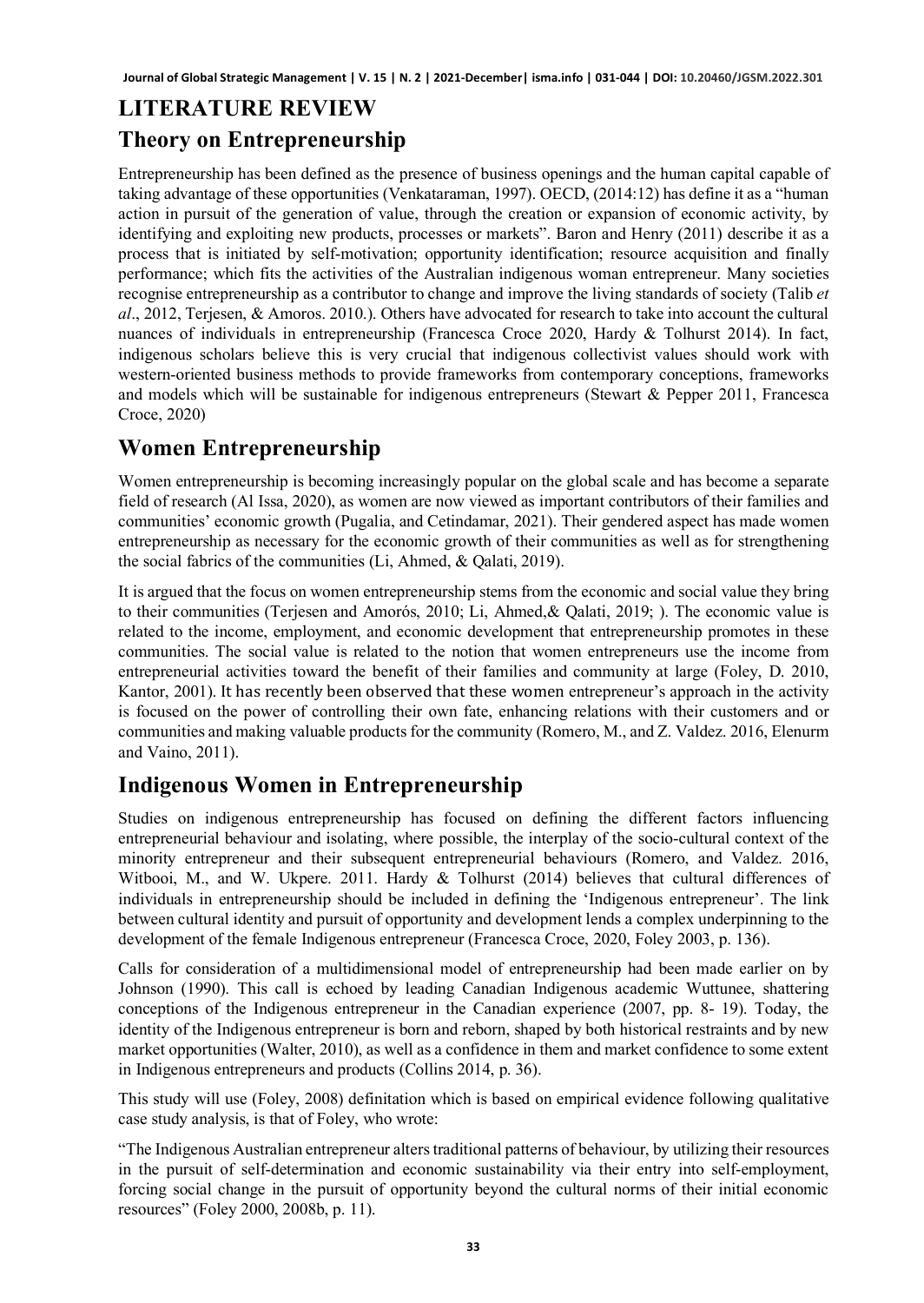Collins (2014) study is cited as the most comprehensive work done on Indigenous self-employment in Australia. He advocates indigenous entrepreneurship as it plays a role in reducing the indigenous socioeconomic disadvantages, a strategy adopted by countries such as Canada (Anderson & Giberson, 2004). Indigenous women's participation in the Australian labour force has been limited (52%) and hence their abilities of forming social relationships and combining their business with their other concerns of social and relatives' relations supports the contribution that Indigenous entrepreneurs make to the standard of living of their families and the economic development of their communities by providing jobs for Indigenous workers and alternative pathways for Indigenous advancement (Collins et al., 2017; Hunter 2013, p. 13).

### **Constraints Faced By Indigenous Women Entrepreneurs**

In general, financial, human, social, physical, organisational, and technological capitals are very relevant to entrepreneurs (Schulte-Holthaus, 2019; Firkin, 2003). In fact if any entrepreneur lacks access to these forms of capital, this is likely to have negative outcomes for their start-ups. These has been observed in other studies of entrepreneurs in other Pacific nations found that lack of capital affected the start-up of small businesses (Attahir, 1995). Likewise, Indigenous communities in Australia often lack access to financial institutions and financial capital with many communities lacking basic financial services (Daly 1994a; de Bruin & Mataira, 2003).

Several studies posit that there are multitudes of constraints that face indigenous women around the world and their full economic potential is not fully exploited by both the society and government (Francesca Croce, 2020; Elam and Terjesen, 2010). This is because their economic activities are embedded in their cultural and social aspects as well as their challenges are gender specific and racially related compared to their counterparts in the mainstream businesses (Romero, and Valdez, 2016)

There are also emerging writers in the space of Indigenous female leadership and entrepreneurship (Collins et al. 2018; Evans 2012; Pearce 2014; Collins and Low, 2010) in Australia, who note that although the scholarship in the field of entrepreneurship is largely bound by business and economic discourses (Stayaert & Katz 2004), gender and race are major factors impeding the indigenous community's economic development.

Collins and Low (2010) note that the study of female indigenous entrepreneurs highlights several key intersections between social, cultural and racial context that shape what might be considered as key tenets of the female 'minority entrepreneur. Recent years have also seen the emergence of government policy and programs for Indigenous people which genuinely seeking to eradicate poverty, and more recently programs to assist Indigenous people in general to move into the marketplace (Australian Taxation Office,2021; Collins et al.,2018). However, poverty remains entrenched with disproportionally higher numbers of young Indigenous women today relying on government support. This is real poverty, coupled with the problems of programs that are not always suited for Indigenous people (Australian Taxation Office, 2021; Collins et al. 2014, p. 20).

Literature discusses the macro-level encompasses external and societal factors that are largely beyond the control of the Indigenous women (Reza, Manurung, Kolmakov, & Alshebami, 2020). These include finance, infrastructure and services; market, commercialisation, supply; and social issues, such as racism and risk-taking behaviour (Li, Ahmed, & Qalati , 2019) . The participants in this study identified finance as a chief inhibitor to the development of Indigenous enterprise, and yet from as early as the 1970 it as identified by Glazer and Moynihan (1970, p. 36). Fairlie writes: 'business is in America the most effective form of social mobility for those who meet prejudice (Fairlie 2005, p. 3).'

The indigenous communities are ecologically based and have natural resources at their disposal; however, other factors such as human capital, social capital and financial resources are missing, which relegates them to being disadvantaged in the Australian societies (Collins et al.,2018; Elder 2003; Tedmanson 2007). However, the efforts of Australian government policy to recognize and support Indigenous communities still fails to consider that these women still suffer from historical and cultural disadvantages, and the lack of a sustainable independent Indigenous workforce and economy (Collins et al. 2018; Goodall & Huggins 1992; Atkinson 2000; Hocking 2006).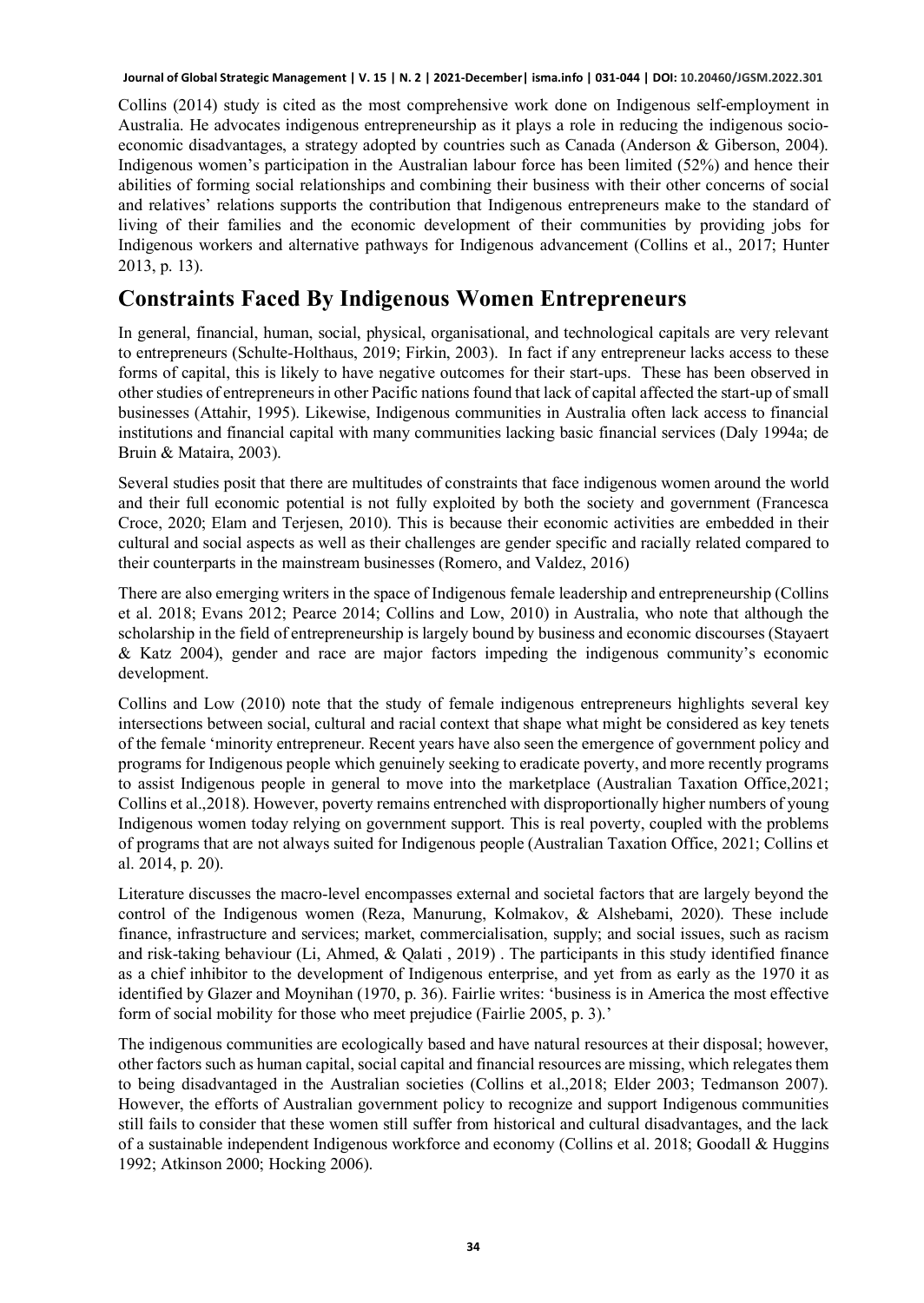# **Sustainability of Indigenous Women Start-Ups**

This study focussed on the constraints faced by indigenous women entrepreneurs and how to engage their discussion to find solutions and models suitable for their contexts. The literature has shown that these women enter into entrepreneurship in order to overcome their socio-economic disadvantages in a way that is controlled by them. Their main broad objectives include as expounded by (Reza, Manurung, Kolmakov, & Alshebami, 2020; Fuller, Buultjens & Cummings 2004;):

- 1. To increase contribution of indigenous enterprises to the development of training opportunities for Indigenous youth and to optimal community functioning
- 2. To remove intergenerational disadvantages, chiefly in their impoverished communities.
- 3. To increase the inclusion of indigenous women in Australia mainstream economies.

Undoubtedly, these objectives hinge on the success and sustainability of Australia indigenous womenowned businesses. The indigenous women entrepreneurial spirit shape the dynamics, success and outcomes of their business enterprises (Collins et al. 2018; Longenecker et al., 2014; Wood, and Davidson, 2011). Sustainability and success of these activities can be expressed as dependent variables through indicators (Fisher et al. 2014). These can include: organisational, economic or financial result indicators and or work– family balance and achievement of independence. Or success can be expressed by other indicators that are subjective for the entrepreneur (Weber, 2014).

Several factors which have encouraged growth of women entrepreneurship include: family ties and network of social contacts in their communities (Minniti and Naudé, 2010; Moutinho et al., 2014); the goal of the entrepreneur's activities and her entrepreneurship competencies (Seunake et al, 2015 and Rey Marti et al, 2015); intrinsic and extrinsic motivations including growth expectations and work satisfaction (Minniti and Naudé, 2010); government politics for indigenous entrepreneurship support (Collins, 2014).

# **RESEARCH METHODOLOGY**

A triangulation of secondary data, interviews with 8 informants from the community and a quantitative data collection was used to explore and describe the contemporary female indigenous businesses constraints, sustainability and growth. As an empirical study on a disperse unique correspondents, which is presumably small compared to the mainstream Australians female entrepreneurs; the different methods for data collection allowed quality reasonable analysis based on the sample. Since this was an exploratory type of research, the inclusion criteria were broad and aimed to include any type of entrepreneurial initiative including self-employment.

The study began with the selection of respondents based on purposive sampling to gain representative samples by including the indigenous women entrepreneur's group only. A small-scale preliminary study was done using 15 respondents in order to evaluate the feasibility and test for errors in the instruments and subsequent data analysis. Apart from the sampling, the interviews processes were also conducted with the 15 pilot study respondents. Since no errors were identified the results were included in the main study. The respondents were chosen based on the research criteria of business ownership and ethnicity. The study's geographic boundary is limited to female indigenous entrepreneurs within South Australia. While the study was limited only to women entrepreneurs who are indigenous women Australians, it is uncertain whether non-indigenous partook in the study.

# **RESULTS AND DISCUSSION**

This section highlights the results and analysis of the demographic profile. Table 1 outlines the demographic profile of the 50 respondents. More than 86% of respondents are under 50 years of age, and most are married (60%). Around 80% have qualifications in Primary and Secondary School Certificates. The indigenous Australian ethnicity and ownership was 98% which validated the selection criteria.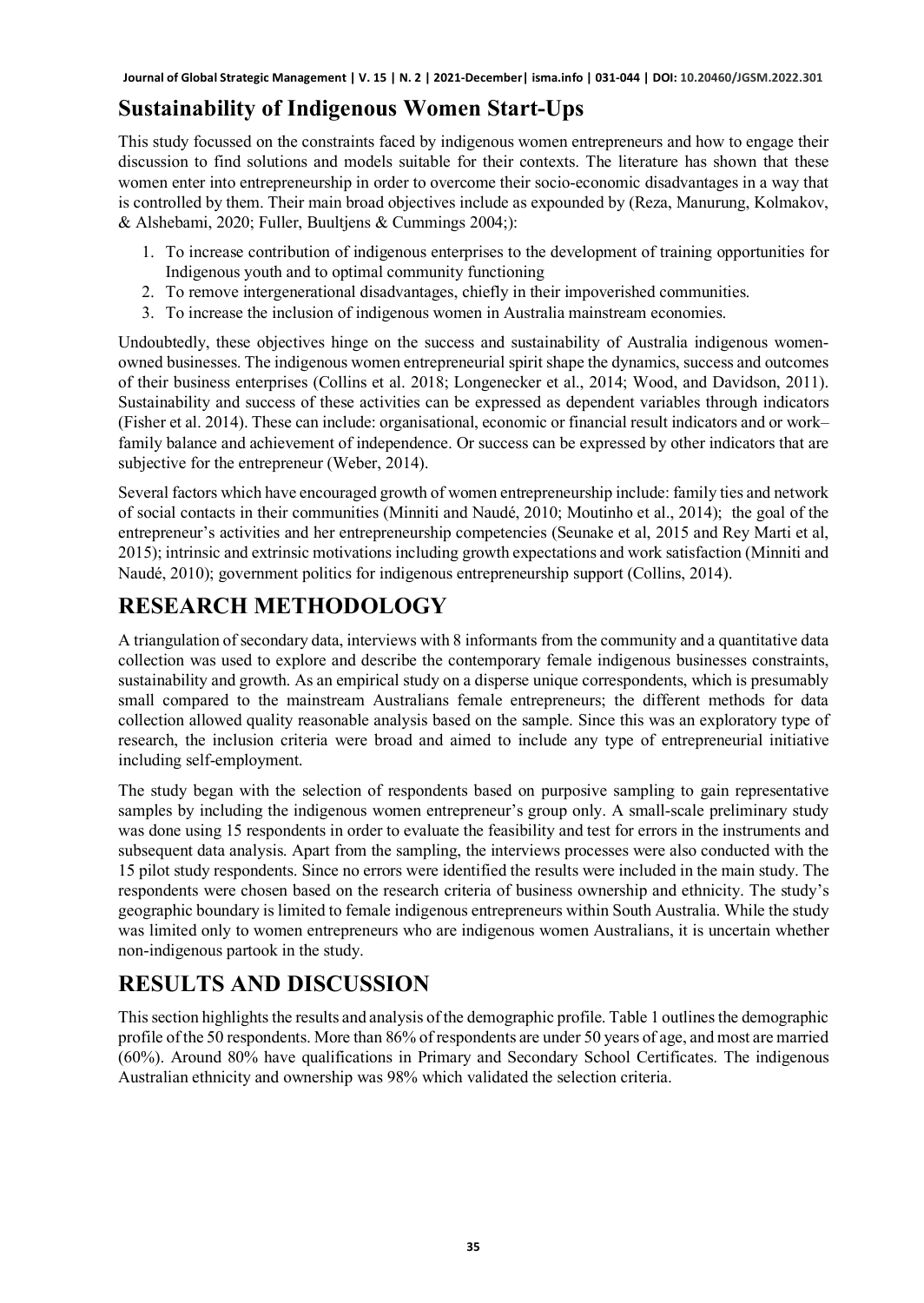| Variables              | Category          | Frequency | Percent $(\% )$ |  |
|------------------------|-------------------|-----------|-----------------|--|
| Age                    | $20 - 30$         | 6         | 12%             |  |
|                        | $30 - 40$         | 12        | 24%             |  |
|                        | $40 - 50$         | 25        | 50%             |  |
|                        | 50 and above      | 7         | 14%             |  |
| Marital status         | Single            | 16        | 32%             |  |
|                        | Married           | 30        | 60%             |  |
|                        | Widowed           | 4         | 8%              |  |
| <b>Education Level</b> | Primary school    | 15        | 30%             |  |
|                        | Secondary School  | 25        | 50%             |  |
|                        | Other Certificate | 10        | 20%             |  |
| Ownership              | Yes (Valid)       | 49        | 98%             |  |
| *Source: Present study |                   |           |                 |  |

#### **Table 1**: Demographic Profile

### **Racial Discrimination**

From the interviews of the informants and the literature on indigenous women entrepreneur's contextual views, statements on indigenous historical and contemporary inequalities were added in the instrument to add a merged impression on its impact on the current success and sustainability of indigenous business owned enterprises. The factors are found to have significant relationships with the performance and sustainability of the indigenous women entrepreneurs

**Figure 1**: Indigenous women entrepreneurs Experience of Racial Discrimination



#### **\*Source: Present study**

The strong response on the historical and contemporary inequalities status of the respondents indicates that these women experience racial discrimination in their entrepreneurial participation. The results indicate that 68.9% of respondents strongly agree or agreed that they experience race and gender discrimination in terms of the factor statements. Results from the informants and the respondents of the surveys indicated that they perceive racial discrimination because they were indigenous Australians compared to the mainstream white Australians by: the notions of indigenous incapacity' is entrenched in government perspective which hinders their access to many social and financial capitals; they experience problems dealing with customers/suppliers because they prefer to not work with indigenous, women business-owners; they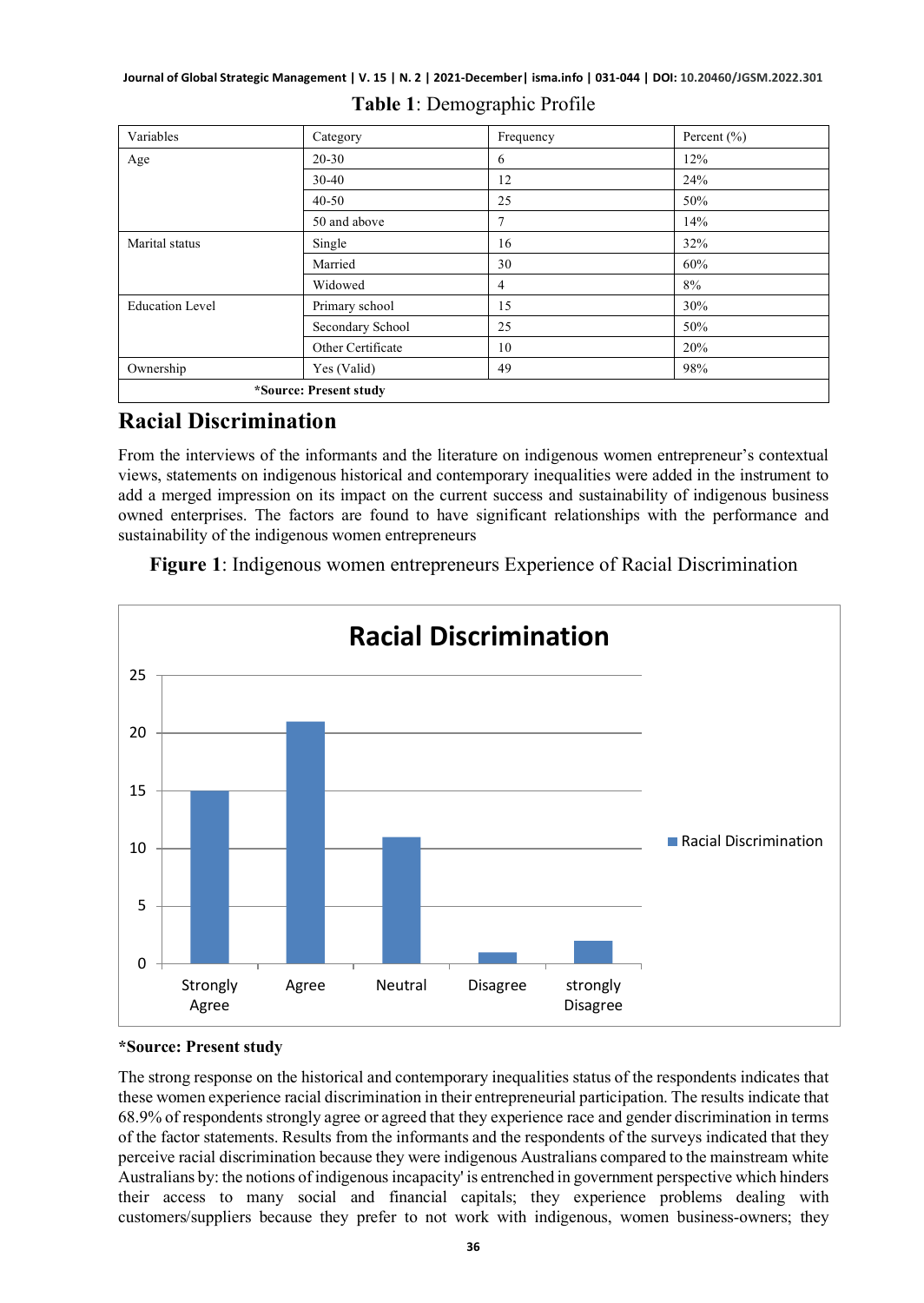experience race discrimination from other Australian female business competitors. The regularity of gender and race discrimination on Australian indigenous women entrepreneurs has been previously been highlighted by (Collins et al, 2018; Pearce et al. (1999). Williams (2008) study on African Americans women identified the prevailing influence of both race and gender based negative stereotypes that act as challenges to the entrepreneurial and innovative practices necessary for successful progress in business. The study made observations about the interrelationship of gender, race, and spirituality in moving beyond these social blockages for this group of women.

### **Barriers to Entrepreneurial Participation**

**Table 2**: Mean scores for major barriers

| <b>Barriers</b>                                                                                 |  | $Mean*$ | Std. Dev. |
|-------------------------------------------------------------------------------------------------|--|---------|-----------|
| Lack of access to key business services and advice                                              |  | 2.8     | 1.02      |
| Absence of technological skills and assimilation to the mainstream economy                      |  | 2.3     | 1.46      |
| Lack of entrepreneurial skills and management capability and experience                         |  | 2.51    | 1.16      |
| Lack of self-confidence                                                                         |  | 1.5     | 0.83      |
| The limited amount of government and institutional support to indigenous women<br>entrepreneurs |  | 3.4     | 1.37      |
| pressures of work-life balance                                                                  |  | 1.67    | 1.29      |
| lack of role models in the community and personal motivation                                    |  | 1.9     | 0.97      |
| lack of sustainable markets and distribution channels                                           |  | 3.32    | 1.60      |

**\*Source: Present study**

The above eight challenges were derived from the literature review (Terjesen and Amoros, 2010; Folley, 2008; Collins, 2014) and are applicable to communities like the indigenous communities in South Australia. The statements excluded the challenge of gender and race discrimination as it was dealt with separately. The above ranking is therefore representative on the basis that it excluded gender and race discrimination, a challenge which is argued by many scholars as one of the foundational challenges of indigenous women entrepreneurship.

The study's results supported to an extent Chattarjee al.'s (2018) overall results, which indicated that the biggest constraint was the within the political and environmental support factors, followed by the "Financial and Economic" factors. The other two categories appeared in rank order as: (third) "Family, Self and Social", and (fourth) Marketing and Mobility. Further contrasting results on major challenges was presented by Amrita et al., (2018) based on study results of female entrepreneurs in India. Their results indicated the major types of challenges to be "financial support, domestic and local competition, and family- versus business-related obligations". The authors argue that the challenge of financial support is related to the challenge of gender discrimination.

# **Impact of the Constraints on Sustainability**

**Table 3**: Group Descriptive Statistics of Impact of the Constraints on Sustainability

|                                                                                                          | N  | Mean | Std. Dev. |
|----------------------------------------------------------------------------------------------------------|----|------|-----------|
| Lack of self-confidence                                                                                  | 50 | 3.96 | 1.972     |
| Absence of technological skills and assimilation to the mainstream economy                               | 50 | 4.80 | 2.620     |
| Lack of entrepreneurial skills and management capability and experience                                  | 50 | 3.04 | 2.036     |
| Lack of access to key business services and advice                                                       | 50 | 5.11 | 2.463     |
| The inadequate amount of government and other institutional support to indigenous<br>women entrepreneurs | 50 | 5.41 | 2.386     |
| lack of role models in the community and personal motivation                                             | 50 | 3.54 | 1.633     |
| lack of sustainable markets and distribution channels                                                    | 50 | 4.30 | 1.945     |

 **\*Source: Present study**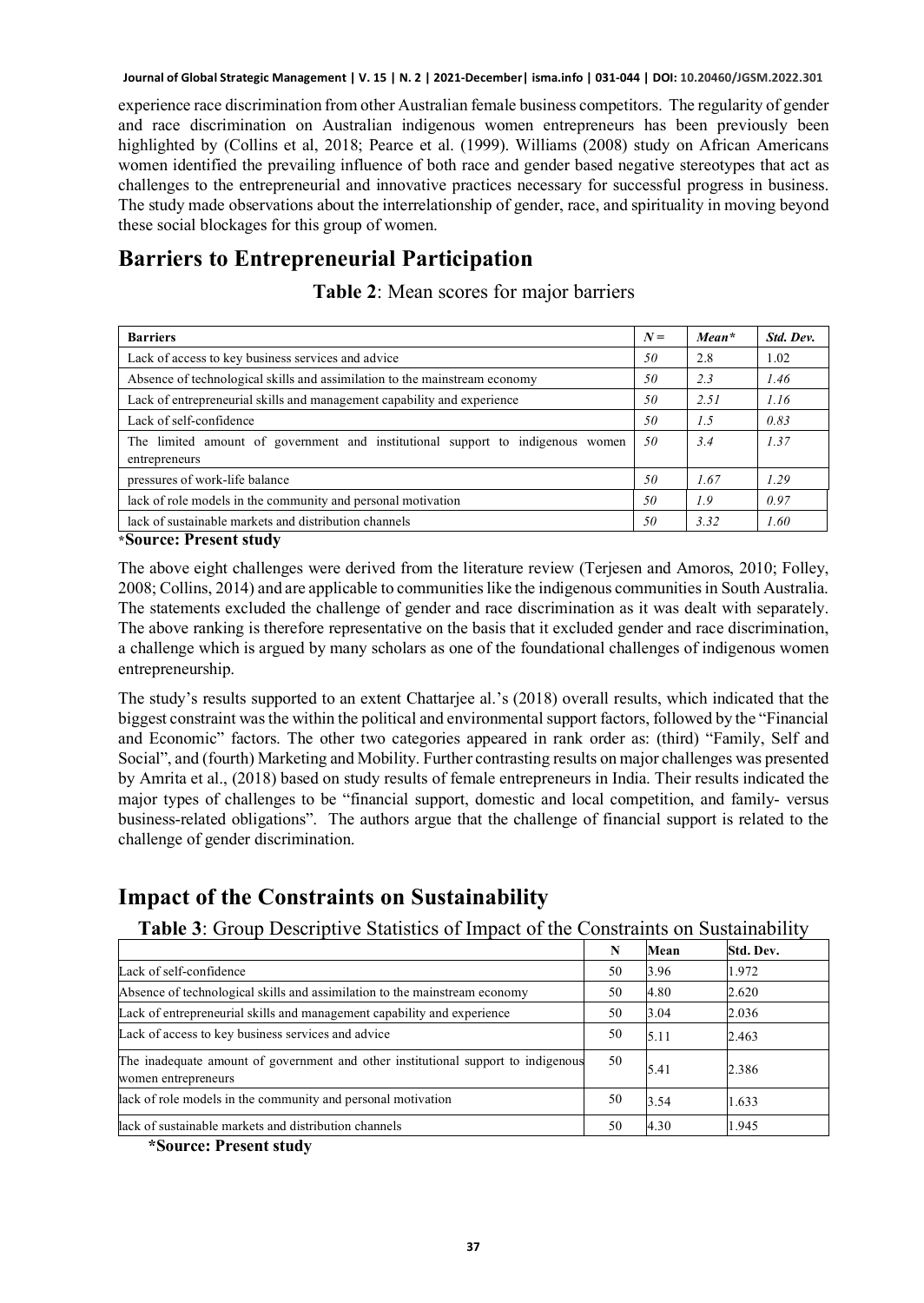The results of Table 3, were equally mentioned by (Pugalia, and Cetindamar, 2021; Terjesen and Amoros, 2010; Robb and Watson, 2012; Weber et al. 2015; Dalborg et al. 2012; Ligthelm, 2011), as relevant to the factors which affect the sustainability and growth of enterprises of women entrepreneurs.

With respect to the challenges affecting women entrepreneurs a holistic representation for factors that impacted the sustainability of the indigenous women entrepreneur's business include:

- It is difficult to register businesses, apply for tenders or government funding because there is too much red-tape was removed as a challenge as it can be perceived to fall within the challenge of Ineffective government policies to support indigenous women entrepreneurship
- Lack of motivation and Lack of confidence were condensed into a singular challenge
- Gender discrimination from society was added a major challenge based on evidence from the literature review
- Consistent and historical financial access in the indigenous community was added with respects to the macro-economic constraints

Again the inadequate amount of government and other institutional support to indigenous women entrepreneurs was the most mentioned factor as impacting the indigenous women businesses. The least mentioned was lack of entrepreneurial skills and management capability and experience. The rest of the factors included gender and racial discrimination from the mainstream Australia community, absence of technological skills and assimilation to the mainstream economy, lack of access and restrictions to key business services and advice to the community, lack of role models in the community and personal motivation, and lack of sustainable markets and distribution channels

#### **Figure 2:** Correlation between the constraints and sustainability of indigenous women entrepreneurship



#### **\*Source: Present study**

As Figure 2 presents, there is a positive partial, but strong relationship between women's entrepreneurs' challenges and the impact on the growth and survival of their enterprises. This is significant, especially for sustainability of the economic development and its impact on the Australian indigenous community.

# **CONCLUSIONS AND RECOMMENDATIONS**

### **Conclusions**

This research employs entrepreneurship theory, race and feminist theory together in a multifaceted effort to develop more understanding and categories of Australia indigenous female entrepreneurship. The knowledge gaps include: how do we understand and assist Australia Indigenous women to succeed as entrepreneurs, and what are policy and programs considerations in contemporary Australia. The performance of entrepreneurship based on gender, racial, social and familial roles highlights the potential for research that engages phenomenological research with social identity theory, entwining the place of female entrepreneurs with their cultural context, among other factors. Entrepreneurship is recognised as a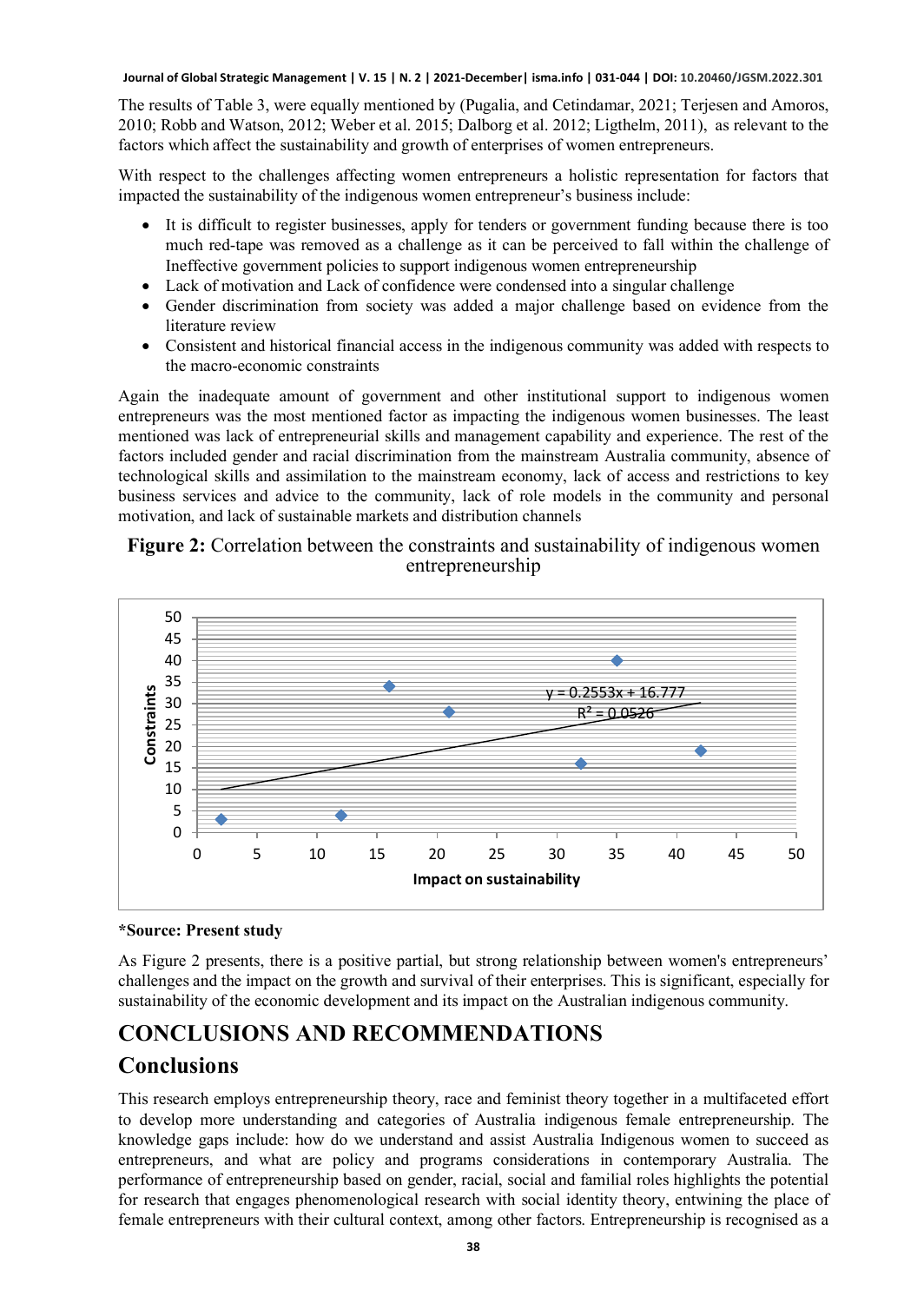contributor to change and improve the living standards of communities (Pugalia, and Cetindamar, 2021; Francesca Croce, 2020; Talib *et al*., 2012). Also supported by Collins et al. 2018, who equally believes that female indigenous Australia businesses provide employment and social stability for their families and community and can be a channel to further economic development.

In responding to the aims of the study, the theory on indigenous women entrepreneurship defined the context, features and constraints specific to these entrepreneurs. The negative impact of gender and racial prejudice on these indigenous women entrepreneurs affected their ability to access credit and funding services, as well support networks and or suppliers. The gender and racial discrimination had a negative on their self-confidence and hence they lose their motivation to continue and grow their business. The reinforcement of negative stereotypes of indigenous women entrepreneurs contributes to the failure or finally shut down of these small businesses.

### **Implications**

Based on the findings of this study, we would like to make few recommendations for government authorities, banks and financial institutions and all current and future women entrepreneurs:

- 1. Most importantly, this study will help the Australian government and the society understand and appreciate the dynamic and multifaceted definition of indigenous women entrepreneurs to eliminate the historical entrenched poverty and create employment opportunities in their communities
- 2. These indigenous women entrepreneurs should be given more support to help drive their unique and different small enterprises to sustainable development. Human and financial capitals should be extended to enhance the socially responsible, economically concerned and environment friendly activities in these enterprises achieve their goals and sustainability.

Improving the probability of success for women entrepreneurs requires diligent and continuous efforts on the part of the government. This research is intended to provide recommendations to decision and policymakers to provide facilities for women entrepreneurs to ensure that they take a crucial role in economic development.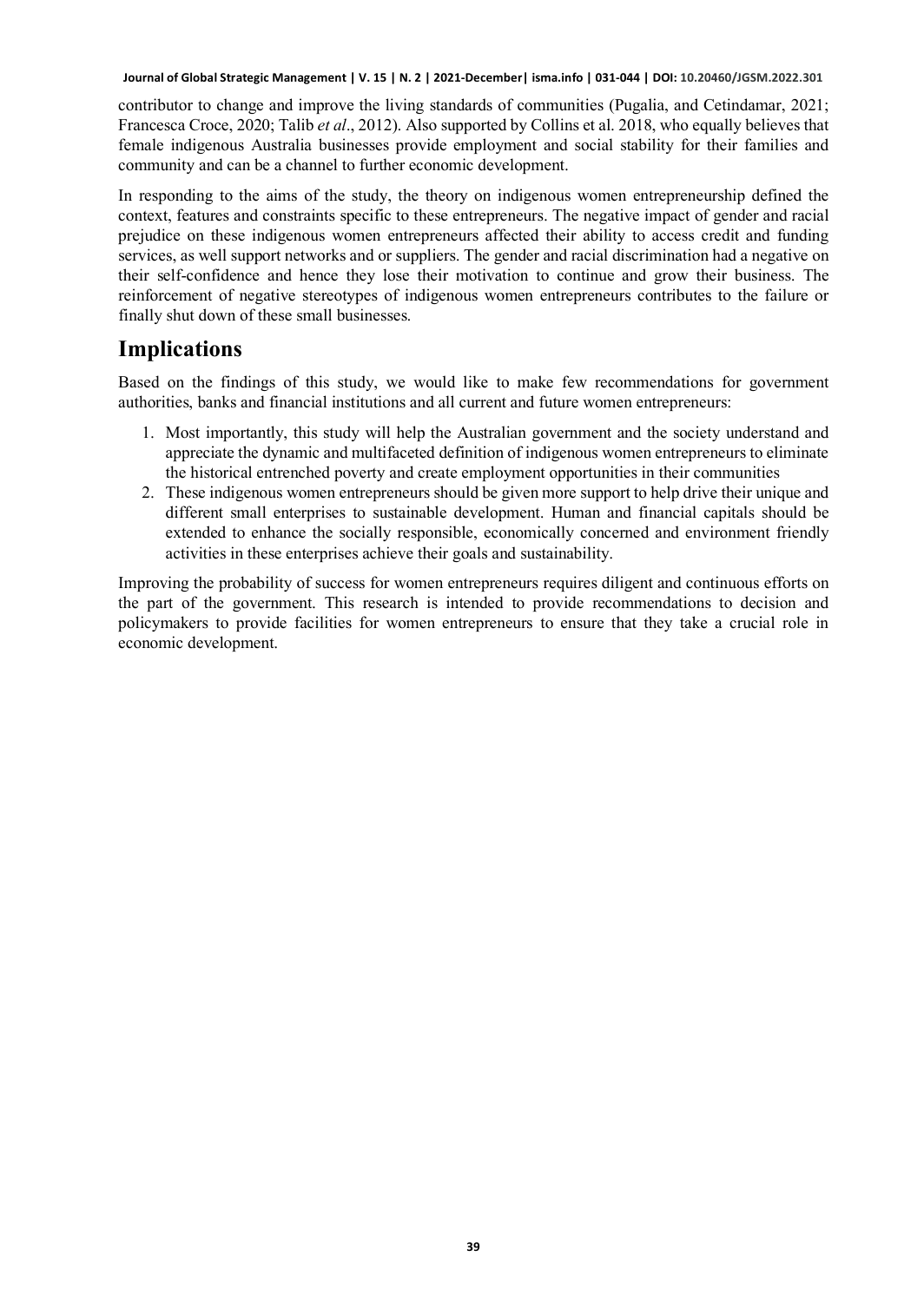### **REFERENCES**

Agarwala T. 2010. India. In: Fielden, S.L. & Davidson, M.J., eds. International Research Handbook on Successful Women Entrepreneurs. Cheltenham: Edward Elgar Publishing Limited.

Aguirre, D., Hoteit L., Rupp C., & Sabbagh K. (2012). Empowering the Third Billion. Women and the World of Work in 2012, Booz and Company Limited.

Ahl, H. (2006), "Why research on women entrepreneurs needs new directions?", Entrepreneurship, Theory and Practice, Vol. 30 No. 5, pp. 441-420.

Al Issa, H. (2020). When grit leads to success: The role of individual entrepreneurial orientation. Business: Theory and Practice, 21(2), 643–653. https://doi.org/10.3846/btp.2020.12346

Amrita, K., Garg, C.P. and Singh, S. (2018), "Modelling the critical success factors of women entrepreneurship using fuzzy AHP framework", Journal of Entrepreneurship in Emerging Economies, Vol. 10 No. 1, pp. 81-116.

Anderson, R.B. & Giberson, R. 2004, 'Chapter Three' in C. Steyaert & D. Hjorth (eds), Entrepreneurship as social change: a third movement in entrepreneurship book, Edward Elgar Publishing Ltd, UK and USA, pp. 56-79.

Attahir, Y. (1995). Critical Success Factors for Small Business: Perceptions of South Pacific. *Journalof Small Business Management,* 33 (2): 68-72.

Australian Bureau of Statistics 2013, Information Paper: Australian Census Longitudinal Dataset, Methodology and Quality Assessment 2006-2011, cat.no 2080.5, ABS, Canberra

Australian Bureau of Statistics 2008, The Health and Welfare of Australia's Aboriginal and Torres Strait Islander Peoples 4704.0 , ABS, Canberra.

Australian Tax Office. (2021). Indigenous small business owners in Australia. Retrieved from Australian Taxation Office website: https://www.ato.gov.au/General/Aboriginal-and-TorresStrait-Islanderpeople/Tax-basics---businesses/Indigenous-small-business-owners-in-Australia/

Basargekar, P. 2007. Women entrepreneurs: Challenges faced. The Institute of Chartered Financial Analysts of India Journal of Entrepreneurship Development, 4(4):6-15.

Baron, R. and Henry, R. (2011), "Entrepreneurship: the genesis of organizations", APA, APA Handbook of Industrial and Organizational Psychology, Vol. 1, Zedec S, Washington DC, pp. 241-273

Biddle, N., Howlett, M., Hunter, B., & Paradies, Y. (2013). Labour market and other discrimination facing Indigenous Australians. Australian Journal of Labour Economics, 16, 91–113.

Business Council of Australia, (2014), Indigenous Engagement Survey Report, December 2014, Melbourne, Australia.

Bögenhold, D. & Fachinger, U. 2013. Rationality of self-employment: Do female and male entrepreneurs differ? Journal of Business and Finance, 1(2):42-62.

Booz & Company. 2012. Empowering the third billion women and the world of work in 2012.

Bosma, N., Z. Acs, E. Autio, A. Coduras, and J. Levie (2009a), Global Entrepreneurship Monitor, 2008 Executive Report. Babson Park, MA, USA: Babson College, Santiago, Chile: Universidad del Desarollo. UK: Global Entrepreneurship Research Association.

Bygrave, W. D. & Zacharakis, A. 2010. Entrepreneurship. John Wiley & Sons: United States of America.

Ezilda María Cabrera, David Mauricio, (2017) "Factors affecting the success of women's entrepreneurship: a review of literature", International Journal of Gender and Entrepreneurship, Vol. 9 Issue: 1, pp.31-65.

Cant, M. & Wiid, J. 2013. Establishing the challenges affecting South African smes. International Business and Economics Research Journal, 12(6):707-716.

Chatterjee Namrata, Niladri Das, Nishit Kumar Srivastava, (2018) "A structural model assessing key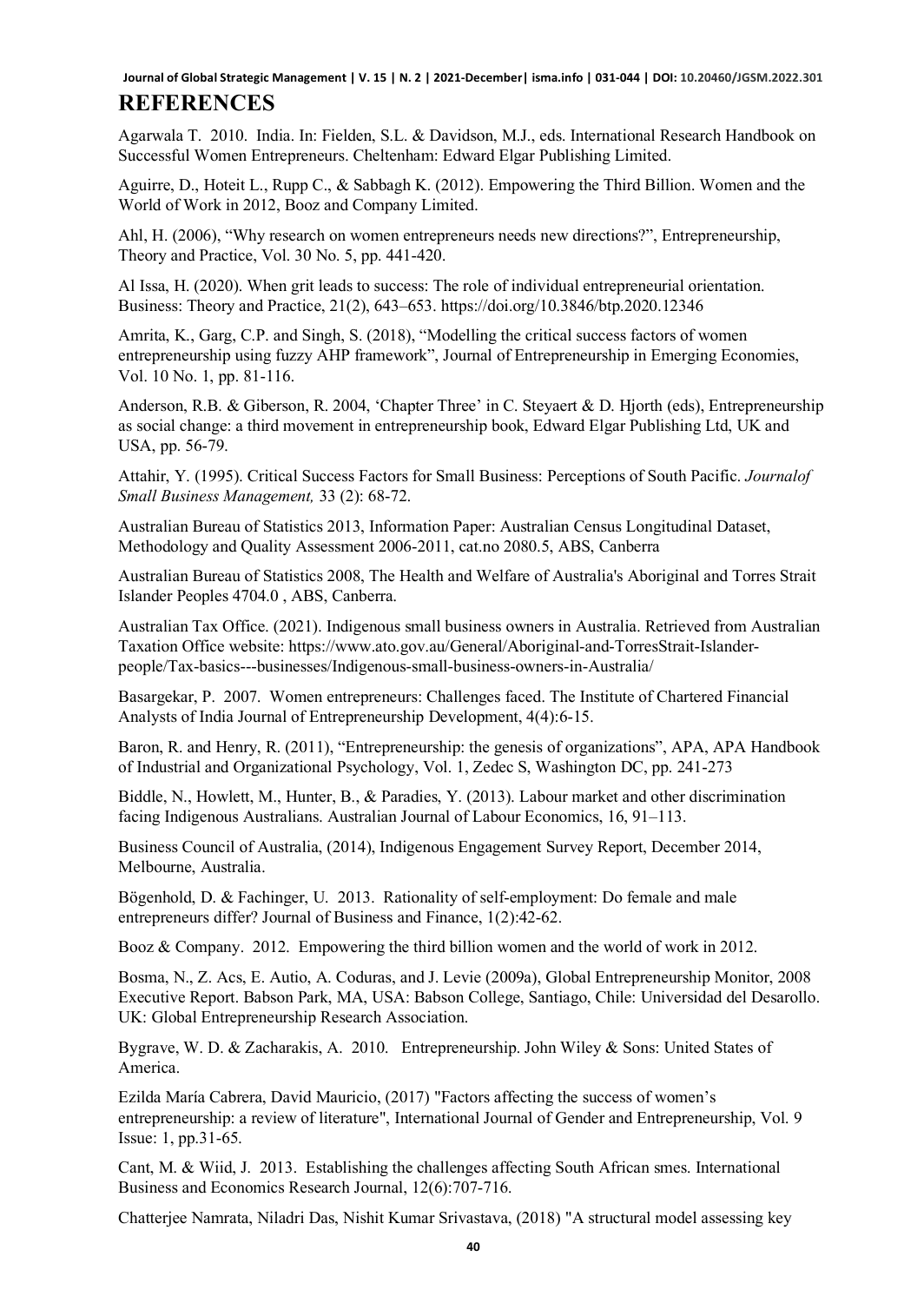factors affecting women's entrepreneurial success: Evidence from India", Journal of Entrepreneurship in Emerging Economies

Collins, J. 2014, 'Indigenous Culture and Entrepreneurship in Small Businesses in Australia', paper presented to the CAEPR Conference 2014, ANU, Canberra, 4-5, September

Collins, J. & Low, A. 2010, 'Asian female immigrant entrepreneurs in small and medium-sized businesses in Australia', Entrepreneurship and Regional Development, vol. 22, no. 1, pp. 97-111.

Coughlin, J. & Thomas, A.R. 2002. The rise of women entrepreneurs: People, processes and global trends. Westport, CT: Greenwood Publishing Group.

Dalborg, C. von Friedrichs, Y. & Wincent, J. 2012. Beyond the numbers: Qualitative growth in women's businesses. International Journal of Gender and Entrepreneurship, 4(3):289-315.

De Vita, L.A. (2013), "Women entrepreneurs in and from developing countries: evidences from the literature", European Management Journal, Vol. 32 No. 3, pp. 451-460.

Dorin, C. & Alexandru, G. S. 2014. Dinamics of the entrepreneurship concept. Literature review. Annals of the University of Oradea, Economic Science Series, 23(1):445-451.

Duflo, E. 2012. Women empowerment and economic development. Journal of Economic Literature, 50(4):1051- 1079.

Elam, A. and Terjesen, S. (2010), "Gendered institutions and cross-national patterns of business creation for men and women", European Journal of Development Research, Vol. 22 No. 3, pp. 331-348.

Elder, B. 2003, Blood on the Wattle: Massacres and maltreatment of Australian Aborigines Since 1788, expanded edition, New Holland Publishers, London

Evans, M. 2012, 'Be:Longing – Enacting Indigenous Arts Leadership', PhD thesis, The University of Melbourne.

Ernst and Young Limited. 2013. In his own words: The male perspective on gender diversity. Women in Leadership series. Australia: Ernst and Young Limited.

European Commission. 2010. Strategy for equality between women and men — 2010-2015. Luxembourg: Publications Office of the European Union.

Fairlie, R.W., (2005), Entrepreneurship and Earnings among Young Adults from Disadvantaged Families, Small Business Economics, Volume 25, Number 3, Page 223

Firkin, P. (2003) "Entrepreneurial Capital" in de Bruin, A. and Dupuis, A. (eds) *Entrepreneurship: New Perspectives in a Global Age.* Aldershhot, Hampshire: Ashgate, pp. 57 - 75.

Fisher, R., Maritz, A. and Lobo, A. (2014), "Evaluating entrepreneur's perception of success",

*International Journal of Entrepreneurial Behavior and Research*, Vol. 20 No. 5, pp. 478-492.

Foley, D. 2003, 'An examination of Indigenous Australian entrepreneurs', Journal of Developmental Entrepreneurship, vol. 8, no. 2, pp. 133-51.

Foley, D. 2010. How does the relationship between human and social capital impact on indigenous entrepreneurs? Paper presented at the meeting of the 24th United States of America small business and enterprise conference, Nashville.

Forrest, A. 2014, The Forrest review: creating parity, The Department of the Prime Minister and Cabinet, Canberra.

Francesca Croce (2020), Indigenous women entrepreneurship: analysis of a promising research theme at the intersection of indigenous entrepreneurship and women entrepreneurship, Ethnic and Racial Studies, 43:6, 1013-1031, DOI: 10.1080/01419870.2019.1630659

Fredericks, B. 2010, 'Re-empowering Ourselves: Australian Aboriginal Women', SIGNS: Journal of Women in Culture and Society, vol. 35, no. 3.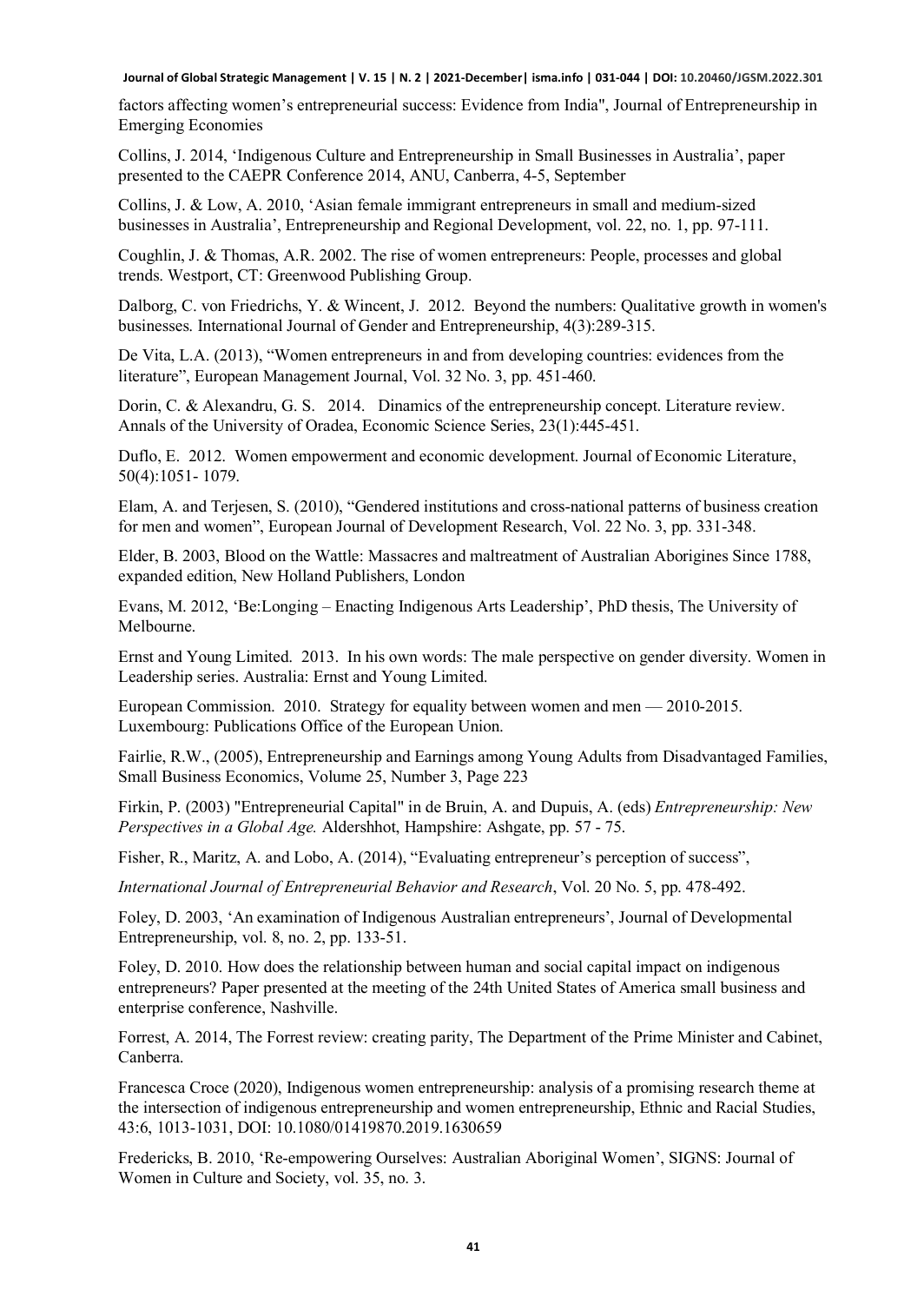Global Entrepreneurship and Development Institute. 2014. The Gender Global Entrepreneurship and Development Index: A 30-country analysis of the conditions that foster high-potential female entrepreneurship. Washington, D.C: Global Entrepreneurship and Development Institute.

Goodall, H. & Huggins, J. 1992, 'Aboriginal Women are everywhere in contemporary struggles', in K. Saunders & R. Evans (eds), Gender Relations in Australia: Domination and Negotiation, Harcourt Brace Jovanovich, Australia.

Gupta, V.A. (2014), "Gender differences in evaluation of new business opportunity: a stereotype threat perspective", Journal of Business Venturing, Vol. 29, pp. 273-288.

Hardy, C. & Tolhurst, D. 2014. 'Epistemological beliefs and cultural diversity matters in management education and learning: A critical review and future directions', Academy or Management Learning and Education, vol. 13, no. 2, pp. 265–289.

Hocking, D. 2006, 'The long journey home: A reflection on the journey of healing', Journal of Australian Indigenous Issues, vol. 9, no. 2-3, pp. 93-103

Hunter, B. 2013, Recent Growth in Indigenous Self-Employed and Entrepreneurs. Centre for Aboriginal Economic Policy Research ANU College of Arts and Social Sciences CAEPR Working Paper NO. 91/2013, ANU, Canberra

Jamali, D. 2009. Constraints and opportunities facing women entrepreneurs in developing countries: A relational perspective. Gender in Management: An International Journal, 24(4):231-251.

Janssen, F. 2009. The conceptualisation of growth: Are employment and turnover interchangeable criteria? The Journal of Entrepreneurship, 18(1):21-45.

Jayan, V. K. 2013. Women entrepreneurship in MSMSE (with special reference to Coimbatore City). International Journal of Advanced Research, 1(4):321-325.

Jennings, J. E. & Brush, C. G. 2013. Research on women entrepreneurs: Challenges to (and from) the broader entrepreneurship literature. The Academy of Management Annals, 7(1):663-715. [Online].

Johnson, B. R. 1990, 'Toward a multidimensional model of entrepreneurship: The case of achievement motivation and the entrepreneur', Entrepreneurship Theory and Practice, vol. 14, no. 3, pp. 39-54.

Jock Collins, Mark Morrison, Pakikshit Kumar Basu & Branka Krivokapic-Skoko (2017) Indigenous culture and entrepreneurship in small businesses in Australia, Small Enterprise Research, 24:1, 36-48, DOI: 10.1080/13215906.2017.1289855

Kantor, P. 2001. Promoting women's entrepreneurship development based on good practice programmes: Some experiences from the North to the South. Series on Women's Entrepreneurs hip Development and Gender in Enterprises – WEDGE, Working Paper No 9. International Labour Office: Geneva.

Li C, Ahmed N, Qalati SA (2019) Impact of Gender-Specific Causes on Women Entrepreneurship: An Opportunity Structure for Entrepreneurial Women in Rural Areas. J Entrepren Organiz Manag 8: 270.

Ligthelm, A. 2011. Survival analysis of small informal businesses in South Africa, 2007-2010. Eurasian Business Review, 1(2): 160-179.

Litwin, M. 1995. How to measure survey reliability and validity. Thousand Oaks, CA: SAGE Publications.

Longenecker, J. G. Petty, J. W. Hoy, F. & Palich, L. E. 2014. Small business management: Launching and growing entrepreneurial ventures. 17th ed. Stampford, CT: Cengage Learning.

Marković, M. R. 2007. The perspective of women's entrepreneurship in the age of globalization. Charlotte, N.C: Information Age Publishing.

Mboko, S. & Smith-Hunter, A. E. 2009. Women entrepreneurs in Zimbabwe: A case study. Journal of Global Business Issue, 3(1):157-170.

Messick, S. 1987. Validity. In: Lirm, R.L., ed. Educational Measurement. 3rd ed. New York: Macmillan Copyright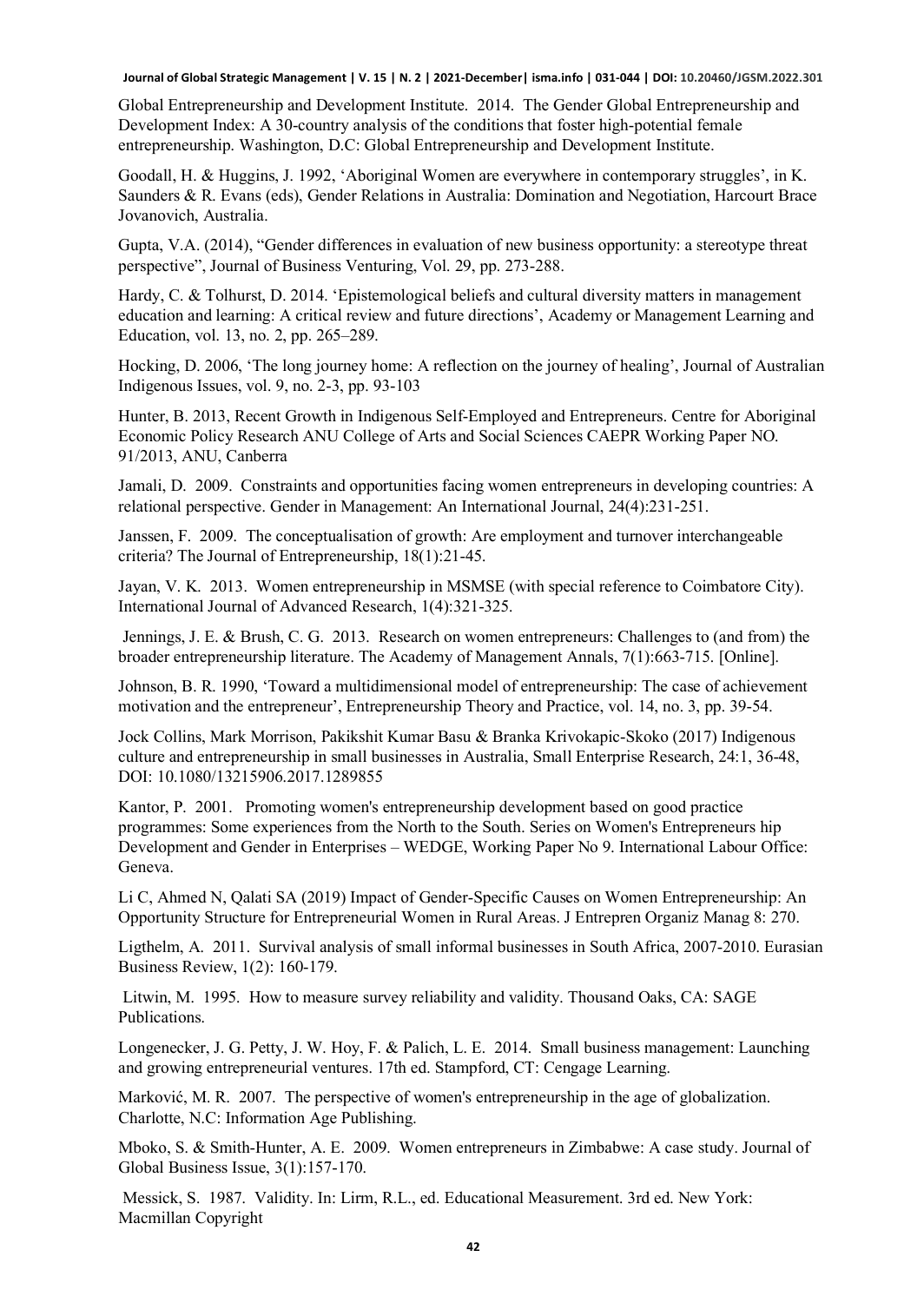Minniti, M. and Naudé, W. (2010), "What do we know about the patterns and determinants of female entrepreneurship across countries", *European Journal of Development Research*, Vol. 22, pp. 277-293.

Mishra, O., Sharma, R., Agrawal, B. (2020). Facilitating women prosperity with higher purpose at Vyomini. South Asian Journal of Business and Management Cases, 9(2), 198–207

Mohr, P. & Fourie, L. J. 2008. Economics for South African students. Pretoria: Van Schaik.

Moutinho, R., Oliveira, M.A.-Y., Coelho, A. and Manso, J.S. (2014), "Determinants of knowledge-based entrepreneurship: an exploratory approach", *International Entrepreneurship and Management Journal*, Vol 12 No. 1, pp. 1-27.

Nunnally, J. 1978. Psychometric theory. New York: McGraw-Hill.

OECD. 2014. Entrepreneurship at a glance 2014. [Online].

Okafor, C. & Mordi, C.2010. Women entrepreneurship development in Nigeria: The effect of environmental factors. Petroleum-Gas University of Ploiesti BULLETIN, Economic Sciences Series, (4):43-52.

Okafor, C. & Amalu, R. (2010). Entrepreneurial Motivations as Determinants of Women Entrepreneurship. Petroleum-Gas University of Ploiesti Bulletin, Vol. LXII No. Pp 67 – 77

Omeihe KO, Sarfraz AD, Mohammad SK, Veronika G, Isaac OA, et al. (2019), Riding the Wave: Understanding the Context of Female Entrepreneurship in Pakistan. Women Entrepreneurs and Strategic Decision Making in the Global Economy. IGI Global pp: 20-39.

O'Neill, R. C. & Viljoen, L. 2001. Support for female entrepreneurs in South Africa: Improvement or decline? Journal of Family Ecology and Consumer Sciences, 29:37-44.

Pearce, S. 2008,'Critical Reflections of the Central Role of Indigenous Programs Facilitators in Education for Social Change', Australian Journal of Indigenous Education, vol. 37, no. 131, pp. 36-42.

Pearce, S & Cox, E. 2009, Yarnin' Research – Inner City Aboriginal Women and Domestic Violence, Mudgin-Gal Aboriginal Women's Corporation, Tiger Press, Redfern.

Pearce, S., Liebsman, T., & Kelly, R. 1999, 'Indigenous Woman and relations with the state', in Hancock, L. (ed.) Women, Public Policy and the State, Macmillan Education, Australia, pp. 144–162.

Pole, J. & Bondy, S. 2010. Normality assumption. In: Salkind, N.J., ed. Encyclopedia of Research Design. Thousand Oaks, CA: SAGE Publications.

Pugalia, S. and Cetindamar, D. (2021), "Insights on the glass ceiling for immigrant women entrepreneurs in the technology sector", International Journal of Gender and Entrepreneurship, Vol. ahead-of-print No. ahead-of-print. https://doi.org/10.1108/IJGE-10-2020-0169

Ratten, V., and L. P. Dana. 2017. "Gendered Perspective of Indigenous Entrepreneurship." Small Entreprise Research 24 (1): 62–72.

Rath, J. ed. 2000, *Immigrant Business: The Economic, Political and SocialEnvironment*, Basingstoke, New York

Rey-Marti, A., Tur, A. and Mas-Tur, A. (2015), "Linking female entrepreneurs= motivation to business survival", *Journal of Business Research*, Vol. 68, pp. 810-814.

Reza, M., Manurung, D., Kolmakov, V & Alshebami, A. (2020). Impact of education and training on performance of women entrepreneurs in Indonesia: Moderating effect of personal characteristics, Management Science Letters , 10(16), 3923-3930.

Robb, A. M. & Watson, J. 2012. Gender differences in firm performance: Evidence from new ventures in the United States. Journal of Business Venturing, 27(5): 544-558.

Romero, M., and Z. Valdez. 2016. "Introduction to the Special Issue: Intersectionality and Entrepreneurship." Ethnic and Racial Studies 39 (9): 1553–1565.

Schulte-Holthaus, S. (2019). Passion and performance in entrepreneurial contexts: An interest-based approach. The Journal of Entrepreneurship, 28(2), 201–222.